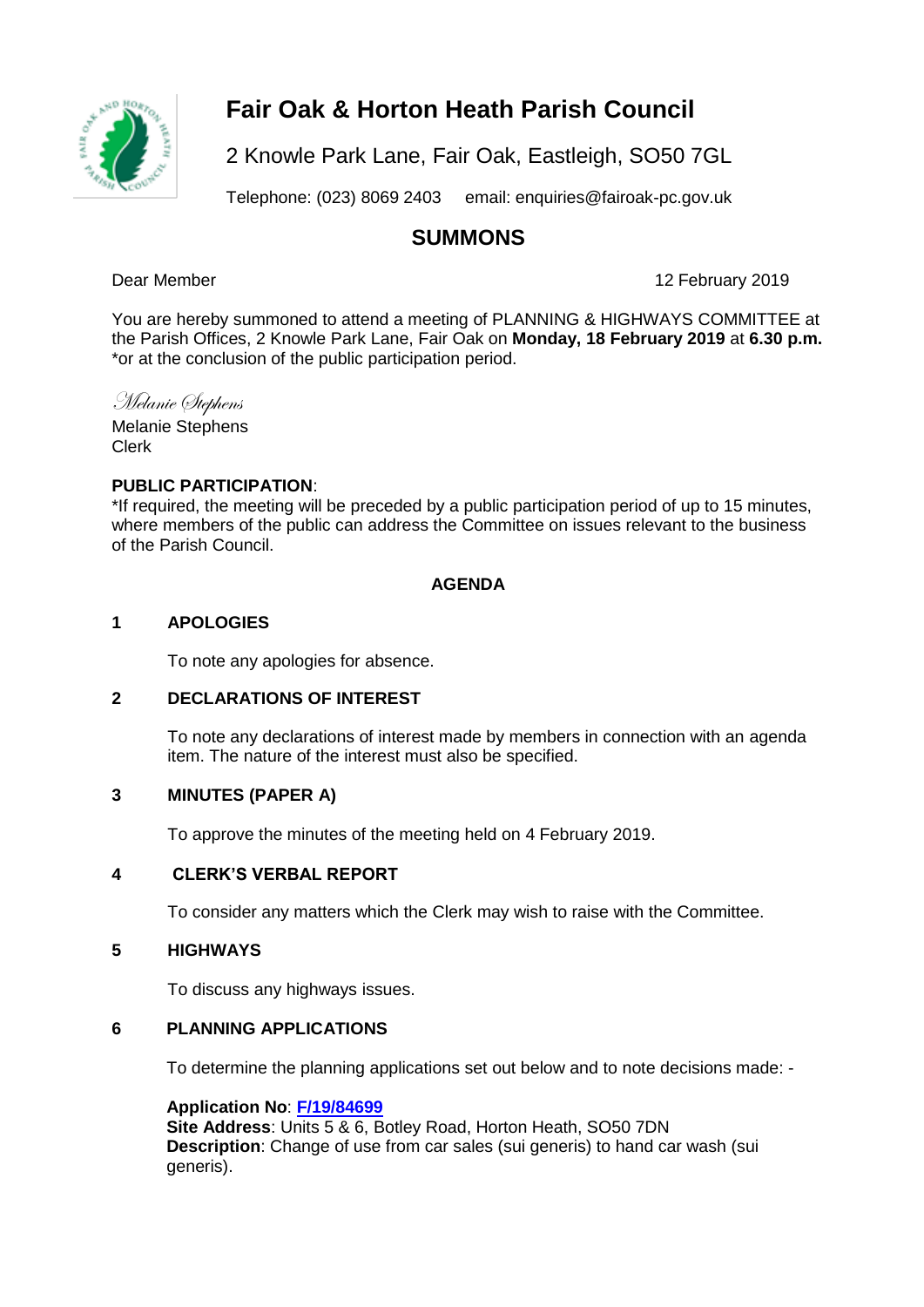#### **Application No**: l **[H/18/84533](https://planning.eastleigh.gov.uk/s/papplication/a1M1v000004Iiy9)**

**Site Address** 5 Elland Close, Fair Oak, SO50 7JY**Description**: Two storey side extension and installation of 4no. roof lights. Enlargement of vehicular access to create 2no. additional parking spaces and replacement of brick boundary wall with timber fence with concrete posts plus metal gates with brick pier **AMENDED PLANS: (2018.08.01/02 Rev D)**

#### **Application No**: **[H/19/84810](https://planning.eastleigh.gov.uk/s/papplication/a1M1v000004IuFM)**

**Site Address**: 30 Camelia Grove, Fair Oak, SO50 7GR **Description**: First floor extension above garage & conversion of garage to habitable accommodation

#### **Application No**: **[H/19/84873](https://planning.eastleigh.gov.uk/s/papplication/a1M1v000005GPHe)**

**Site Address**:7 Knowle Lane, Horton Heath, SO50 7DZ **Description**: 1.5 storey side extension with gable end including 2no. dormers to front & 1no. dormer to rear with front porch canopy and pitched roof over existing single storey rear extension

#### **Application No**: **[F/18/84082](https://planning.eastleigh.gov.uk/s/papplication/a1M1v0000041AHi)**

**Site Address**: Steading, Winchester Road, Fair Oak, SO50 7HD **Description**: Proposed new Dwelling to rear of Steadings - Revised design

#### **LIST OF DECISIONS MADE**

**Application Details:** F/18/84480 Full planning **Decision:** 1 Feb 2019 Refuse Planning Permission For Delegated Decision **Proposal**: Construction of office building (B1a Use Class) including car parking, landscaping, bin enclosure, cycle store and associated works following demolition of existing structures and clearance of site. **Location** : Land East of Knowle Lane, Fair Oak, SO50 7DZ

**Application Details:** H/18/84542 Householder planning **Decision:** 1 Feb 2019 Permit Delegated Decision **Proposal:** Erection of single storey rear extension and raised decking area **Location:** 21 Camelia Grove, Fair Oak, SO50 7GZ

**The plans and documents for the above applications can be accessed via the Eastleigh Borough Council Planning Portal by clicking on the links above.**

#### **To Committee Members Officers**

**:**

Cllr P Barrett Cllr J Noel Cllr H McGuinness Cllr D Scott Cllr T Mignot Cllr P Spearey (Chairman)

Mrs L Greensla de (Deputy Clerk)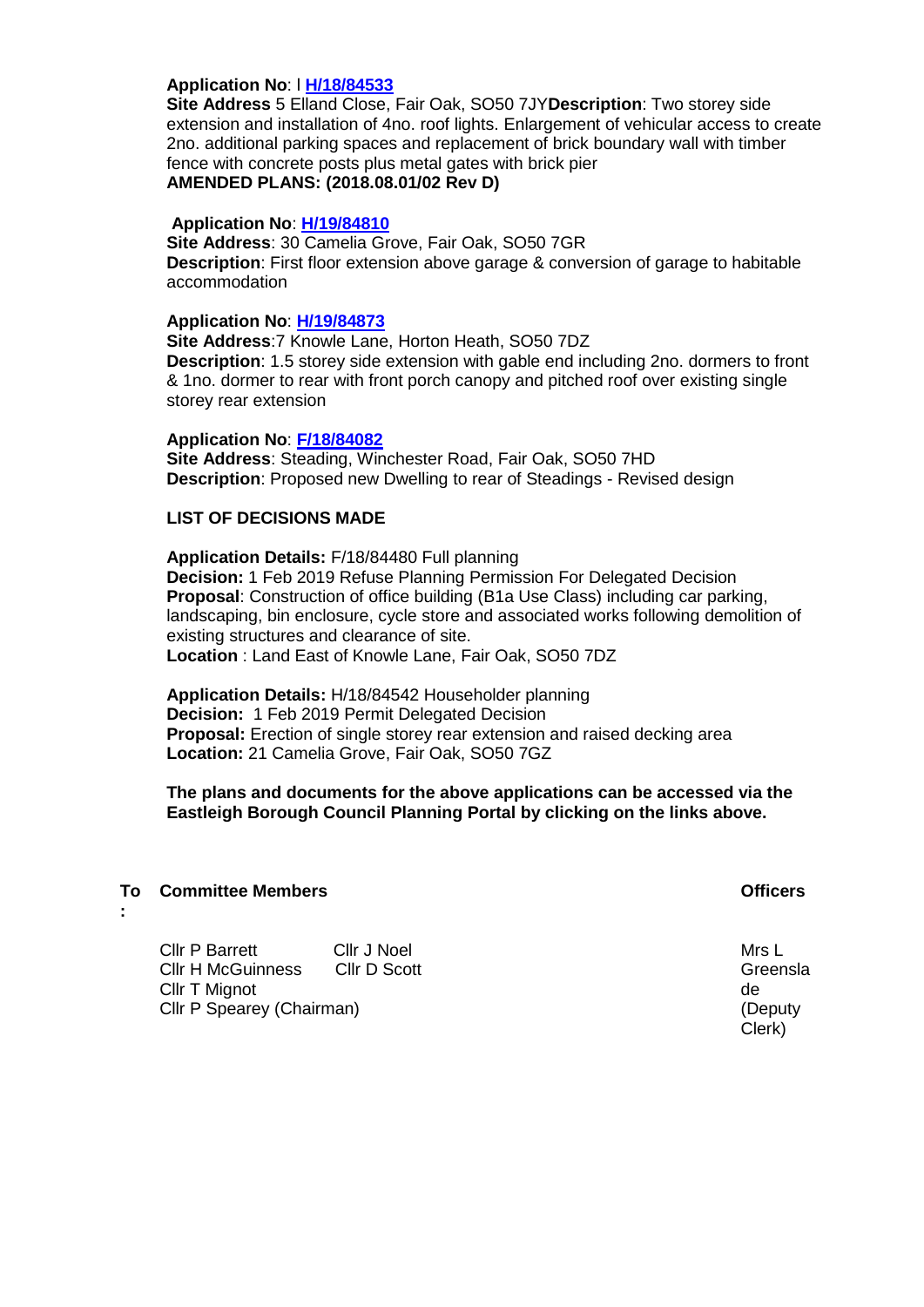

#### Minutes of the Planning & Highways Committee meeting held on Monday 4 February 2019 at 6.30 pm at 2 Knowle Park Lane, Fair Oak

**Present:** Cllrs Barrett, McGuinness & Spearey (Chairman)

**Other Councillors Present:** Mrs M Shephard

**Apologies:** None received.

**Officers in attendance:** Mrs L Greenslade, Deputy Clerk

# **PUBLIC PARTICIPATION**

None present.

# **71 DECLARATIONS OF INTEREST**

None received.

#### **72 MINUTES**

#### **RESOLVED**

That the minutes of the meeting held on 7 January 2019 be signed by the Chairman as a correct record.

#### **73 CLERK'S VERBAL REPORT**

There were no issues raised.

#### **74 HIGHWAYS**

- Pot hole along Fair Oak Road just passed the Allington Lane junction.
- SLR Cllr Spearey asked when this would be back in the Fair Oak area.

#### **RESOLVED**

- a) That the Deputy Clerk would report the pot hole; and
- b) That the Deputy Clerk would investigate the siting of the SLR.

# **75 PLANNING APPLICATIONS**

Cllrs discussed planning applications, and decisions, and made the following comments: -

#### **Application No**: **[H/19/84703](https://planning.eastleigh.gov.uk/s/papplication/a1M1v000004IsaL)**

**Site Address**:69 STUBBINGTON WAY, FAIR OAK, EASTLEIGH, SO50 7LQ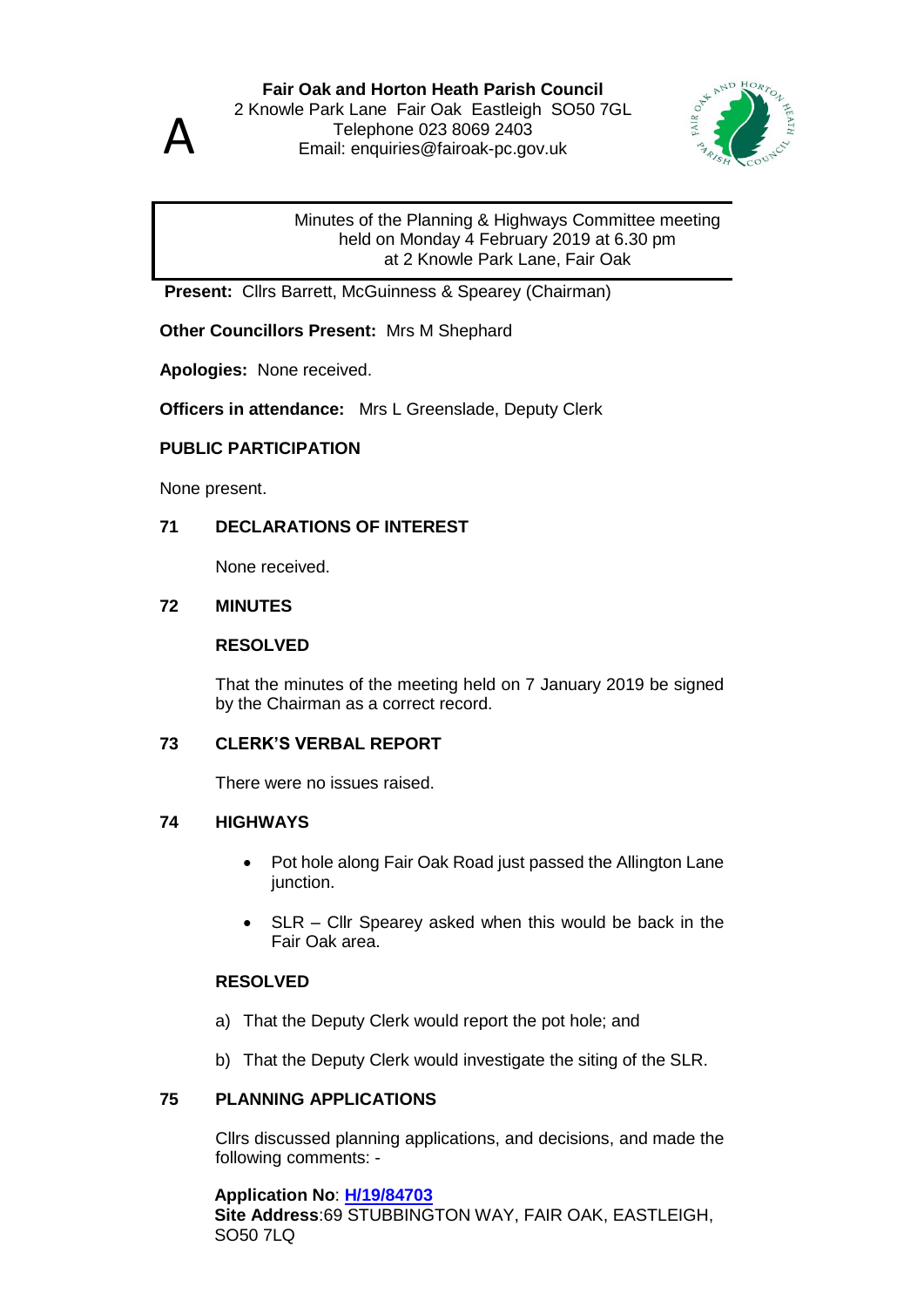**Description**: Two storey side extension with single storey rear extension following demolition of existing conservatory **Comments**: No objection

#### **Application No**: **[H/19/84745](https://planning.eastleigh.gov.uk/s/papplication/a1M1v000004ItJk)**

**Site Address**:NAKURU ROOT, BOTLEY ROAD, FAIR OAK, SO50 7AN

**Description**: First floor side extension linking house to garage, conversion of existing garage to habitable accommodation including front dormer windows

**Comments:** Object – the proposed first floor extension, by reason of its sighting, height and fenestration, would impact the amenities currently enjoyed by the occupier of 21 Daisy Field.

#### **Application No**: **[F/19/84748](https://planning.eastleigh.gov.uk/s/papplication/a1M1v000004ItUn)**

**Site Address**:PEMBERS COTTAGE, PEMBERS HILL FARM, MORTIMERS LANE, FAIR OAK, SO50 7EA **Description**: Construction of a new agricultural access from Mortimers Lane **Comments**: No objection

#### **Application No : [H/19/84749](https://planning.eastleigh.gov.uk/s/public-register)**

**Site Address:** NAKURU ROOT, BOTLEY ROAD, FAIR OAK, SO50 7AN **Description:** Retention of Detached Garage/Store **Comments:** No objection

#### **Application No: [F/18/84202](https://planning.eastleigh.gov.uk/s/public-register)**

**Site Address:** OAKLANDS, WINCHESTER ROAD, FAIR OAK, SO50 7HD **Description:** Retention of 1no. five bed detached dwelling, double garage and landscaping, (revision to R/14/75202).

**Comments:** No objection

#### **Application No**: **[H/19/84789](https://planning.eastleigh.gov.uk/s/papplication/a1M1v000004Itu9)**

**Site Address**:7 NEWMARKET CLOSE, HORTON HEATH, SO50 7LJ

**Description**: Proposed two storey side and single storey rear extension following demolition of existing conservatory. **Comments**: No objection

#### **Application No**: **[H/19/84806](https://planning.eastleigh.gov.uk/s/papplication/a1M1v000004Iu4h)**

**Site Address**:NAKURU ROOT, BOTLEY ROAD, FAIR OAK, SO50 7AN **Description**: Retention of front porch/garden room **Comments**: No objection

#### **LIST OF DECISIONS MADE**

**Application Details:** RM/18/84195 Reserved matters **Decision:** 14 Jan 2019 Approve The Reserved Matters Delegated Decision **Proposal:** Reserved matters for the construction of 49 dwelling units pursuant to outline permission O/17/81864 for residential development of up to 50 dwellings. (Details of appearance, landscaping, layout and scale of development only for consideration).

**Location:** Fair Oak Lodge, Allington Lane, Fair Oak, SO50 7DB

**Application Details:** V/18/84000 Other **Decision:** 16 Jan 2019 Permit Delegated Decision